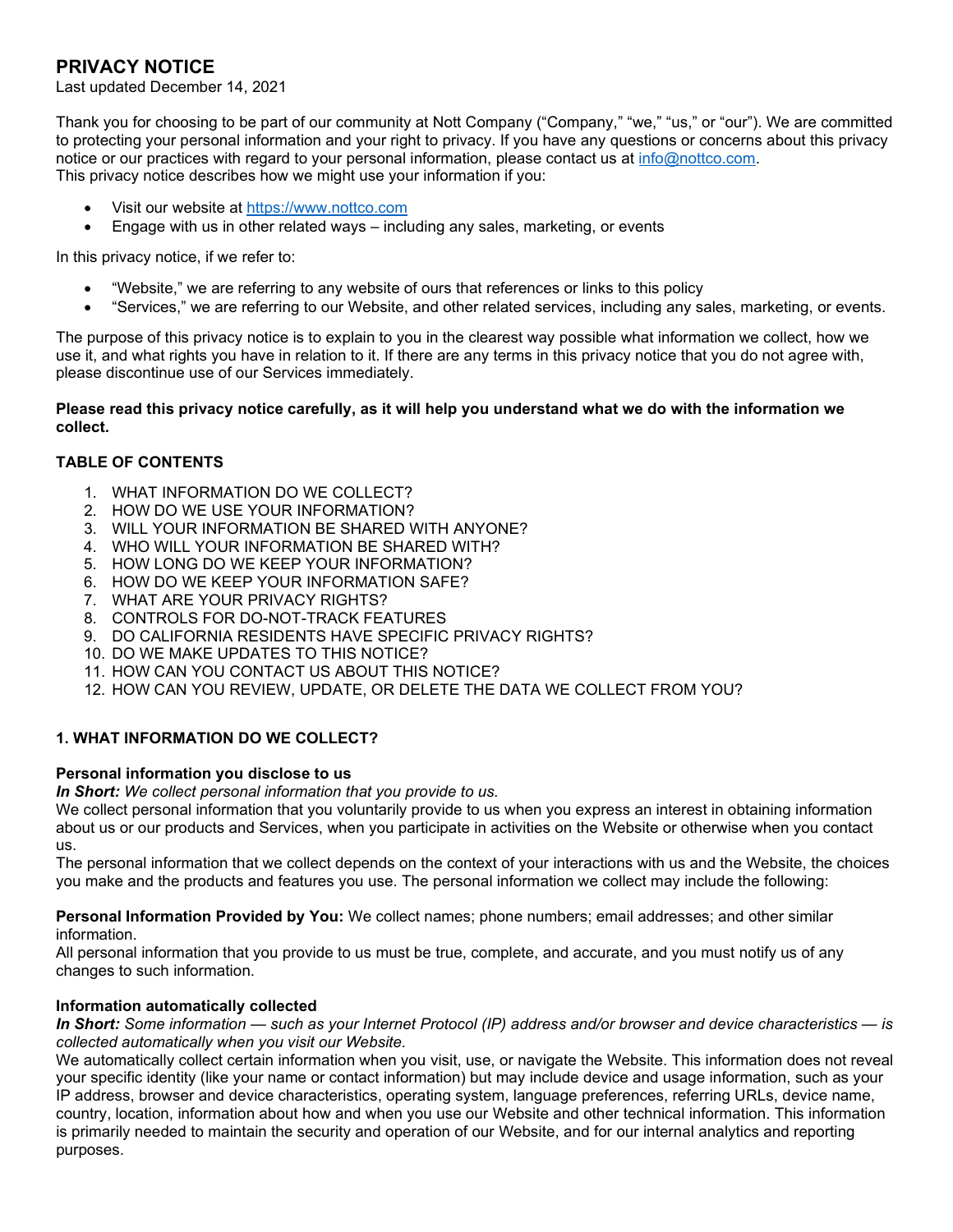The information we collect includes:

- *Log and Usage Data*. Log and usage data is service-related, diagnostic, usage and performance information our servers automatically collect when you access or use our Website and which we record in log files. Depending on how you interact with us, this log data may include your IP address, device information, browser type and settings and information about your activity in the Website (such as the date/time stamps associated with your usage, pages and files viewed, searches and other actions you take such as which features you use), device event information (such as system activity, error reports (sometimes called 'crash dumps') and hardware settings).
- *Device Data*. We collect device data such as information about your computer, phone, tablet or other device you use to access the Website. Depending on the device used, this device data may include information such as your IP address (or proxy server), device and application identification numbers, location, browser type, hardware model Internet service provider and/or mobile carrier, operating system and system configuration information.
- Location Data. We collect location data such as information about your device's location, which can be either precise or imprecise. How much information we collect depends on the type and settings of the device you use to access the Website. For example, we may use GPS and other technologies to collect geolocation data that tells us your current location (based on your IP address). You can opt out of allowing us to collect this information either by refusing access to the information or by disabling your Location setting on your device. Note however, if you choose to opt out, you may not be able to use certain aspects of the Services.

# **2. HOW DO WE USE YOUR INFORMATION?**

*In Short: We process your information for purposes based on legitimate business interests, the fulfillment of our contract with you, compliance with our legal obligations, and/or your consent.*

We use personal information collected via our Website for a variety of business purposes described below. We process your personal information for these purposes in reliance on our legitimate business interests, in order to enter into or perform a contract with you, with your consent, and/or for compliance with our legal obligations. We indicate the specific processing grounds we rely on next to each purpose listed below.

We use the information we collect or receive:

- **To send administrative information to you**. We may use your personal information to send you product, service and new feature information and/or information about changes to our terms, conditions, and policies.
- **To protect our Services.** We may use your information as part of our efforts to keep our Website safe and secure (for example, for fraud monitoring and prevention).
- **To enforce our terms, conditions, and policies for business purposes, to comply with legal and regulatory requirements or in connection with our contract**.
- **To respond to legal requests and prevent harm**. If we receive a subpoena or other legal request, we may need to inspect the data we hold to determine how to respond.
- **Fulfill and manage your orders.** We may use your information to fulfill and manage your orders, payments, returns, and exchanges made through the Website.
- **Administer prize draws and competitions.** We may use your information to administer prize draws and competitions when you elect to participate in our competitions.
- **To deliver and facilitate delivery of services to the user.** We may use your information to provide you with the requested service.
- **To respond to user inquiries/offer support to users.** We may use your information to respond to your inquiries and solve any potential issues you might have with the use of our Services.
- **To send you marketing and promotional communications.** We and/or our third-party marketing partners may use the personal information you send to us for our marketing purposes, if this is in accordance with your marketing preferences. For example, when expressing an interest in obtaining information about us or our Website, subscribing to marketing or otherwise contacting us, we will collect personal information from you. You can opt-out of our marketing emails at any time (see the "WHAT ARE YOUR PRIVACY RIGHTS" below).
- **Deliver targeted advertising to you.** We may use your information to develop and display personalized content and advertising (and work with third parties who do so) tailored to your interests and/or location and to measure its effectiveness.
- **For other business purposes.** We may use your information for other business purposes, such as data analysis, identifying usage trends, determining the effectiveness of our promotional campaigns and to evaluate and improve our Website, products, marketing, and your experience. We may use and store this information in aggregated and anonymized form so that it is not associated with individual end users and does not include personal information.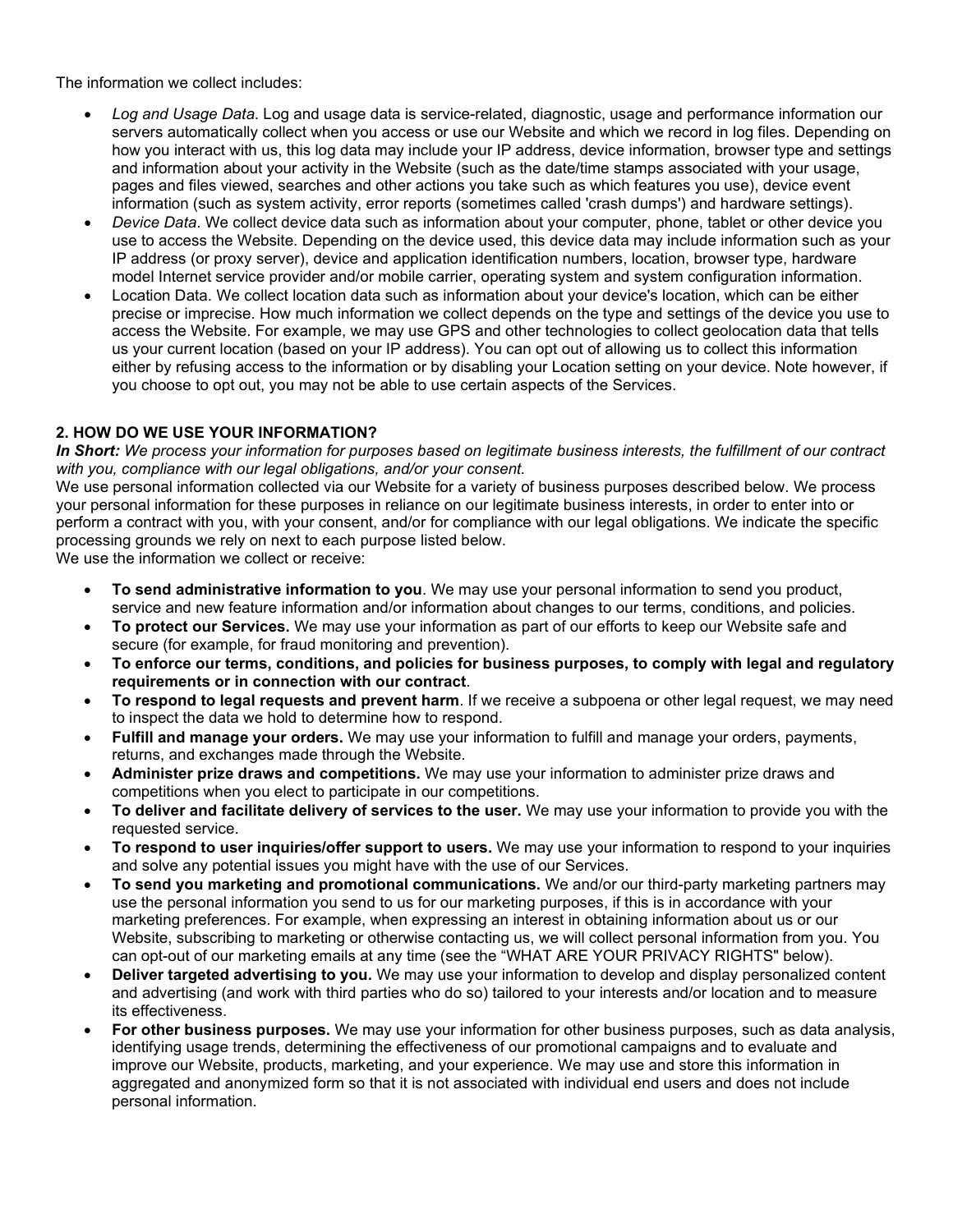## **3. WILL YOUR INFORMATION BE SHARED WITH ANYONE?**

*In Short: We only share information with your consent, to comply with laws, to provide you with services, to protect your rights, or to fulfill business obligations.*

We may process or share your data that we hold based on the following legal basis:

- **Consent:** We may process your data if you have given us specific consent to use your personal information for a specific purpose.
- **Legitimate Interests:** We may process your data when it is reasonably necessary to achieve our legitimate business interests.
- **Performance of a Contract:** Where we have entered into a contract with you, we may process your personal information to fulfill the terms of our contract.
- **Legal Obligations:** We may disclose your information where we are legally required to do so in order to comply with applicable law, governmental requests, a judicial proceeding, court order, or legal process, such as in response to a court order or a subpoena (including in response to public authorities to meet national security or law enforcement requirements).
- **Vital Interests:** We may disclose your information where we believe it is necessary to investigate, prevent, or take action regarding potential violations of our policies, suspected fraud, situations involving potential threats to the safety of any person and illegal activities, or as evidence in litigation in which we are involved.

More specifically, we may need to process your data or share your personal information in the following situations:

- **Business Transfers.** We may share or transfer your information in connection with, or during negotiations of, any merger, sale of company assets, financing, or acquisition of all or a portion of our business to another company.
- **Vendors, Consultants and Other Third-Party Service Providers.** We may share your data with third-party vendors, service providers, contractors or agents who perform services for us or on our behalf and require access to such information to do that work. Examples include: payment processing, data analysis, email delivery, hosting services, customer service and marketing efforts. We may allow selected third parties to use tracking technology on the Website, which will enable them to collect data on our behalf about how you interact with our Website over time. This information may be used to, among other things, analyze and track data, determine the popularity of certain content, pages, or features, and better understand online activity. Unless described in this notice, we do not share, sell, rent, or trade any of your information with third parties for their promotional purposes.

## **4. WHO WILL YOUR INFORMATION BE SHARED WITH?**

*In Short: We only share information with the following categories of third parties.*

We only share and disclose your information with the following categories of third parties. If we have processed your data based on your consent and you wish to revoke your consent, please contact us using the contact details provided in the section below titled "HOW CAN YOU CONTACT US ABOUT THIS NOTICE?".

- Retargeting Platforms
- Data Storage Service Providers
- Data Analytics Services
- Communication & Collaboration Tools
- Sales & Marketing Tools
- Performance Monitoring Tools
- Testing Tools

## **5. HOW LONG DO WE KEEP YOUR INFORMATION?**

*In Short: We keep your information for as long as necessary to fulfill the purposes outlined in this privacy notice unless otherwise required by law.*

We will only keep your personal information for as long as it is necessary for the purposes set out in this privacy notice, unless a longer retention period is required or permitted by law (such as tax, accounting or other legal requirements). No purpose in this notice will require us keeping your personal information for longer than 2 years.

When we have no ongoing legitimate business need to process your personal information, we will either delete or anonymize such information, or, if this is not possible (for example, because your personal information has been stored in backup archives), then we will securely store your personal information and isolate it from any further processing until deletion is possible.

#### **6. HOW DO WE KEEP YOUR INFORMATION SAFE?**

*In Short: We aim to protect your personal information through a system of organizational and technical security measures.*